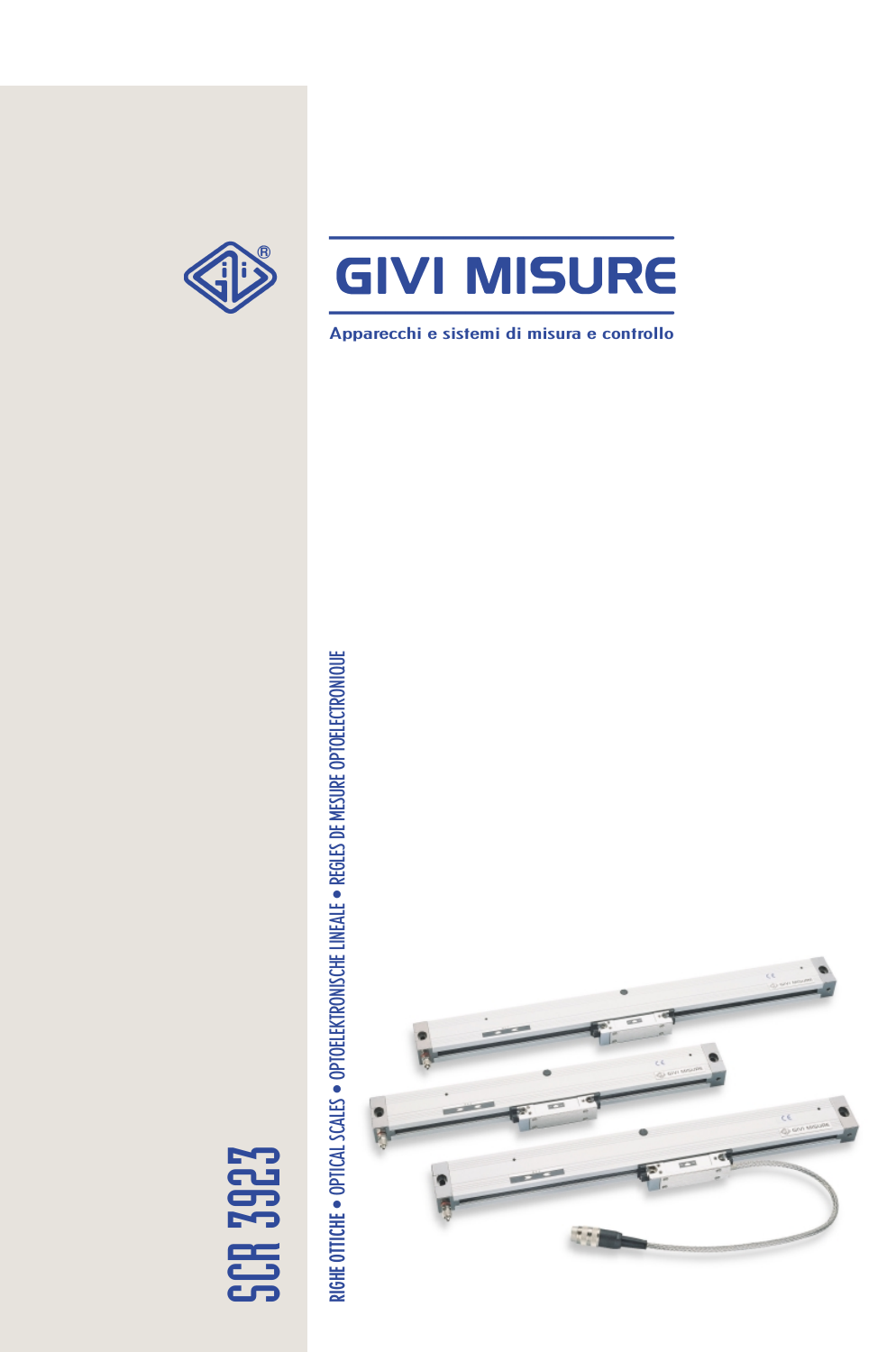

#### SISTEMA DI MISURA PER APPLICAZIONI SU MACCHINE CNC

L'elevata affidabilità del sistema lo rende particolarmente idoneo per applicazioni su Macchine Operatrici e ne assicura il corretto funzionamento anche in situazioni di utilizzo gravoso. Le esclusive protezioni adottate contro le possibili cause di malfunzionamento, rendono superflua qualsiasi manutenzione e riducono drasticamente le eventualità di assistenza.

#### MEASURING SYSTEM FOR APPLICATIONS ON CNC MACHINES

The high reliability of the system makes it particularly suitable for installation on machine-tools and assures correct working also in heavy conditions. The particular protections used to prevent any malfunctions, avoid any maintenance and reduce servicing.

#### LÄNGENMEßSYSTEM ZUM EINBAU AN CNC-MASCHINEN

Die hohe Zuverlässigkeit dieses Systems macht es für den Einsatz in Arbeitsmaschinen besonders geeignet, denn es garantiert auch unter schwierigsten Betriebsbedingungen eine korrekte Funktion. Der speziell eingesetzte Schutz gegen eventuell anfallende Funktionsstörungen machen jegliche Wartung überflüssig und reduziert den Service auf ein **Minimum** 

#### SYSTEME DE MESURE POUR APPLICATIONS SUR **MACHINE CNC**

La fiabilité du système le rend particulièrement adapté pour des applications sur machines-outils et en assure le fonctionnement correct même dans les situations d'utilisation les plus difficiles. Les protections spécifiques adoptées contre les causes possibles de mauvais fonctionnement rendent superflue quelque maintenance que ce soit et réduisent très notablement les éventualités d'assistance.

# **tecnologia**

- 1 Portariga in estruso di alluminio anodizzato TA 16 Dimensioni mm 39 x 23 Sezione mm2 461 - Peso Kg/m 1.245.
- 2 Giunto elastico per compensazione disallineamenti e auto-correzione isteresi meccanica.
- 3 Guarnizioni esterne per la protezione del Portariga. In gomma antiolio elastomero 70.
- 4 Trasduttore completo composto da Pattino di lettura (P) e Tirapattino (T). L'alloggiamento della circuiteria è reso stagno dalla guarnizione e dal coperchio inox con serracavo incorporato.
- 5 Circuito ibrido per la formazione dei segnali. La taratura funzionale delle onde ne rende impossibile qualsiasi successivo sbilanciamento (resistenze calibrate sostituiscono i potenziometri di solito utilizzati). Qualsiasi variazione termica o dinamica è ininfluente sulla stabilità del circuito.
- 6 Guarnizioni interne per la ulteriore protezione del Portariga. Una doppia barriera si oppone alla penetrazione di fattori ambientali inquinanti. La tenuta risulta senz'altro efficace.
- 7 Reticolo in acciaio inossidabile. Dimensioni mm 18 x 0.305 in unico pezzo anche nelle righe di misura in esecuzione componibile. Il reticolo è mantenuto in posizione dal supporto che lo lascia libero di scaricare le proprie dilatazioni e non lo deforma in caso di inadeguate installazioni.



Sezione - Section - Schnitt - Section

- $\overline{1}$  Maßstabgehäuse, aus stranggepreßtem, eloxiertem Aluminium TA16 Abmessungen 39 x 23 mm, Profil 461 mm² Gewicht 1,245 kg/m.
- 2 Federkupplung, zum Ausgleich der Richtfehler und der mechanischen Hysterese.
	- 3 Äußere Dichtung, zum Schutz des Maßstabgehäuses, aus ölfestem Elastomer 70.
	- 4 Abtasteinheit, bestehend aus Strichplatte (P) und Meßschlitten (T). Die optisch-elektronische Abtasteinheit ist durch eine Dichtung, einem rostfreien Stahldeckel und eine eingeschlossene Kabelklemme wasserdicht abgeschlossen.
	- 5 Hybridschaltkreis, zur Signalbildung. Die Kalibrierung der Systeme schließt spätere Ausgleichsfehler aus (kalibrierte Widerstände ersetzen die sonst üblichen Potentiometer). Jegliche Wärme- und Dynamikveränderungen, die die Schaltkreisstabilität beeinflussen<br>würden, sind dadurch ausgeschlossen.
	- 6 Interne Dichtung, zum zusätzlichen Schutz des Maßstabgehäuses. Somit wird eine doppelte Sperre gegen eventuell eindringende, raumbedingte Verschmutzungen hergestellt.
	- 7 Maßband-Strichgitter aus rostfreiem Stahl, Größe 18 x 0,305 mm, in der Länge ungeteilt, auch für Meßlängen in zusammengesetzter Ausführung. Das Maßband wird vom Maßstabgehäuse festgehalten, ohne jedoch die eigentliche Ausdehnung zu behindern. Im Fall einer nicht angemessenen Montage wird das Maßband nicht verformt.



- 8 Fissaggio laterale del Reticolo.
- 9 Auto regolazione della estensione lineare del Reticolo. Le molle di compressione smorzano qualsiasi variazione della distanza fra i vincoli A e B (solidali al Portariga e quindi soggetti a variazioni dipendenti dal suo coefficiente termico di dilatazione). Il Reticolo può liberamente estendersi in funzione del proprio coefficiente termico di dilatazione, simile a quello dei materiali utilizzati nella costruzione delle Macchine e degli altri strumenti di controllo. Le varie misurazioni, compiute nel corso delle lavorazioni, diventano così omogenee e tutte relative alla temperatura di riferimento di 20°C (68°F).
- Cavo schermato esternamente armato con treccia in acciaio inox. La robusta protezione esterna ne rende superflua l'inguainatura. La sezione dei conduttori (mm² 0.14 per i segnali e mm² 0.22 per le alimentazioni) ne consente l'utilizzo anche per percorsi superiori a 50/60 m. 10
- Guarnizioni in gomma per la protezione delle estremità. 11
- 12 Blocchetti per la chiusura ed il fissaggio laterale del Portariga.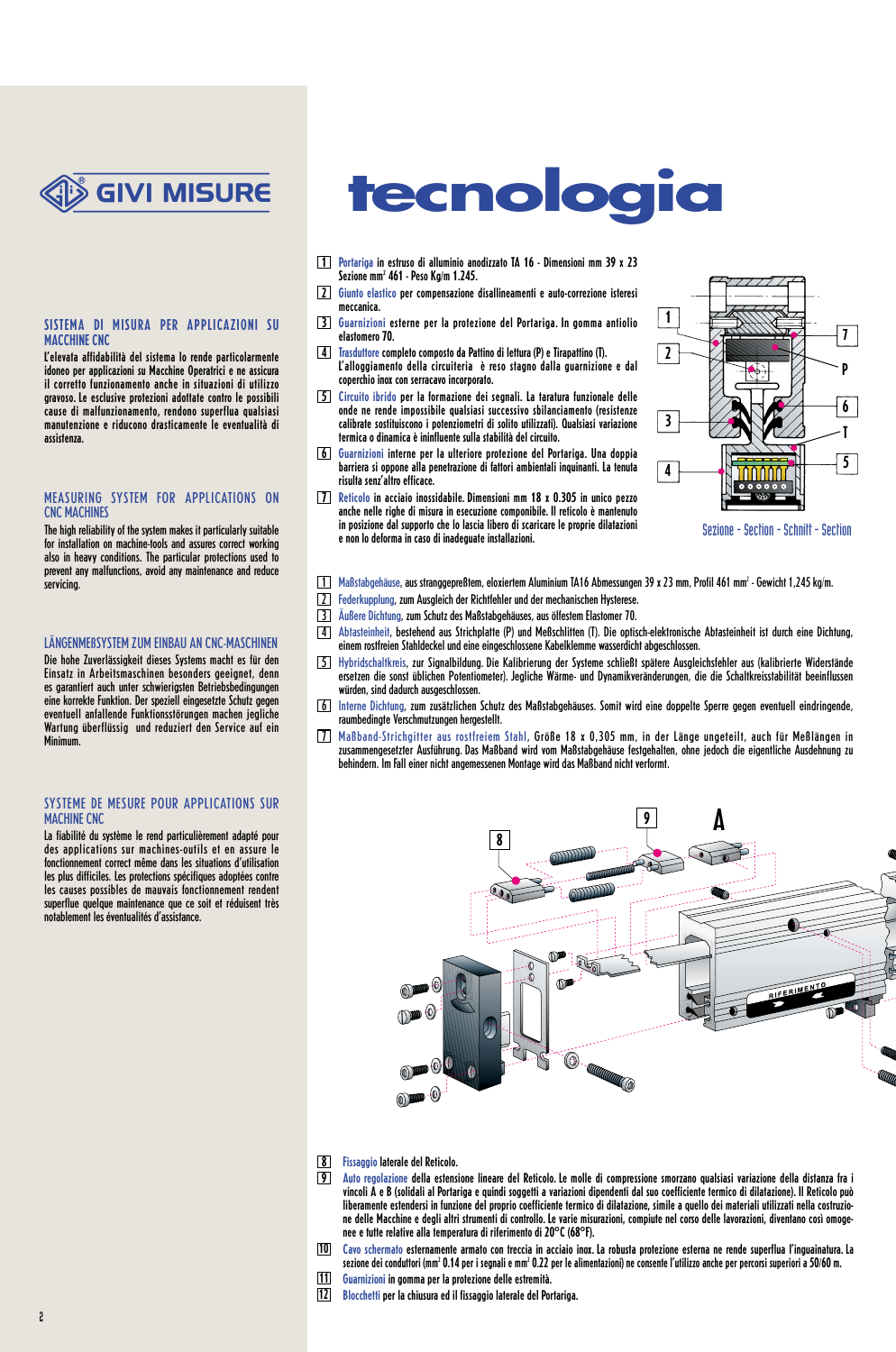# **technology Technologie**

- 1 Scale housing in extruded anodized aluminium TA 16 size mm 39 x 23 section 461 mm $^2$  - weight Kg/m 1.245.
- 2 Flexible coupling for compensation of disalignments and self correction of mechanical hysteresis.
- Lip seals for the protection of the internal grating made of rubber elastomeric 70.
- 4 Slider set composed by reader head (P) and tierod (T). The housing of the circuit is water proof by a gasket and steel cover with incorporated cable clamp.
- 5 Hybrid circuit for generation of signals. The accurate calibration of signals prevents any further unbalance (calibrated resistors substitute the potentiometers normally used).
- 6 Internal gasket for further protection. A double barrier prevents any infiltration of pollutants.
- 7 Stainless steel grating. Size mm 18 x 0.305 in a single piece also in "modular"scales. The grating is kept in position by the scale housing which leaves it free to expand without deformation in case of faulty installation.
- 1 Porte-règle en profilé d'aluminium anodisé TA 16 Dimensions en mm 39 x 23 - Section 461 mm2 - Poids 1.245 Kg/m.
- 2 Joint élastique de compensation du désalignement et d'autocorrection de l'hystérésis mécanique.
- 3 Joint externe pour la protection du porte-règle; en caoutchouc anti-huile élastomère 70.
- 4 Transducteur complet composé du patin de lecture (P) et du tire-patin (T). Le logement du circuit est rendu étanche par le joint et par le couvercle inox avec serre-câble intégré.
- 5 Circuit hybride de mise en forme des signaux. L'étalonnage fonctionnel des signaux rend impossible tout déphasage par la suite (des résistances calibrées par laser remplacent les potentiomètres utilisés habituellement). Toute modification thermique ou dynamique est sans influence sur la stabilité du circuit.
- 6 Joint interne pour la deuxième protection du porte-règle. Une double barrière s'oppose à la pénétration de particules polluantes. Le résultat obtenu est très efficace.
- 7 Réticule en acier inoxydable monobloc même dans le cas de grandes longueurs où le porte-règle est en plusieurs éléments modulaires. Dimensions en mm 18 x 0.305. Le réticule est maintenu en position par un support qui le laisse libre de se dilater et évite toute déformation en cas de mauvaise installation.



- 8 Lateral fixing of the grating.
- 9 Self-regulation of the grating extension. The compression springs damp any variation of distance between the two constraint A and B (integral to the housing and so subject to variations caused by its thermal expansion coefficent, similar to that of the material used in the manufacturing of the machine). The measurements become homogenous and relative to the temperature of  $20^{\circ}$ C (68°F).
- Shielded cable reinforced by plaited stainless steel protection. The conductors section (0.14 mm<sup>2</sup> for the signals and 0.22 mm<sup>2</sup> for the supply), allows it to be used for lengths over 50/60 m. 10
- Rubber gaskets for the protection of the scale ends. 11
- End caps used also for the lateral fixing of the scale. 12



- 8 Seitliche Befestigung, des mikrogravierten Maßstab-Strichgitters.
- 9 Selbstregulierung der linearen Ausdehnung des Maßstab-Strichgitters. Die Druckfedern dämpfen jegliche Abstandsveränderungen zwischen der Einspannung A und B. Das Maßstab-Strichgitter kann sich unabhängig in Funktion des eigenen Wärmeausdehnungskoeffizienten strecken. Die Ähnlichkeit der Koeffizienten von Maßstab und Maschine ist ein zusätzlicher Parameter, der zur Präzision beiträgt. Bezugstemperatur 20°C (68°F).
- Abgeschirmtes Kabel, armiert mit gezopftem, rostfreiem Stahlmantel. Dieser starke Außenschutz macht eine zusätzliche Schutzhülle überflüssig. Der Querschnitt der Adern (0.14 mm<sup>2</sup> für die Signalübertragung und 0.22 mm<sup>2</sup> für die Stromversorgung) erlauben, daß die Übertragungsstrecken die 50/60 m Marke übersteigen dürfen. 10
- Gummischutz, zum Schutz der Endteile. 11
- Endstücke, die das Maßstabgehäuse seitlich abschließen und gleichzeitig zur Befestigung dienen. 12

#### 8 Fixation latérale du réticule.

- 9 Auto-régulation de l'extension linéaire du réticule. Les ressorts de compression du réticule annulent toutes les variations de distance entre A et B (solidaire du porte-règle et sujet à variation suivant son propre coefficient thermique de dilatation). Le réticule peut librement se dilater suivant son propre coefficient thermique de dilatation, similaire à celui des matériaux de construction des machines et des autres instruments de contrôle. Les différentes mesures de contrôle effectuées au cours des opérations deviennent ainsi homogènes et toutes en rapport à la température de référence de 20°C (68°F).
- Câble blindé avec une tresse en acier inox. La robuste 10 protection extérieure rend superflue le gainage. La section des conducteurs  $(0.14 \text{ mm}^2)$  pour les signaux et  $0.22 \text{ mm}^2$  pour les alimentations) en permettent l'utilisation pour des longueurs supérieures à 50/60 m.
- Joint en caoutchouc pour la protection de l'extrémité. 11
- 12 Bloc pour la fermeture et la fixation latérale du porte-régle.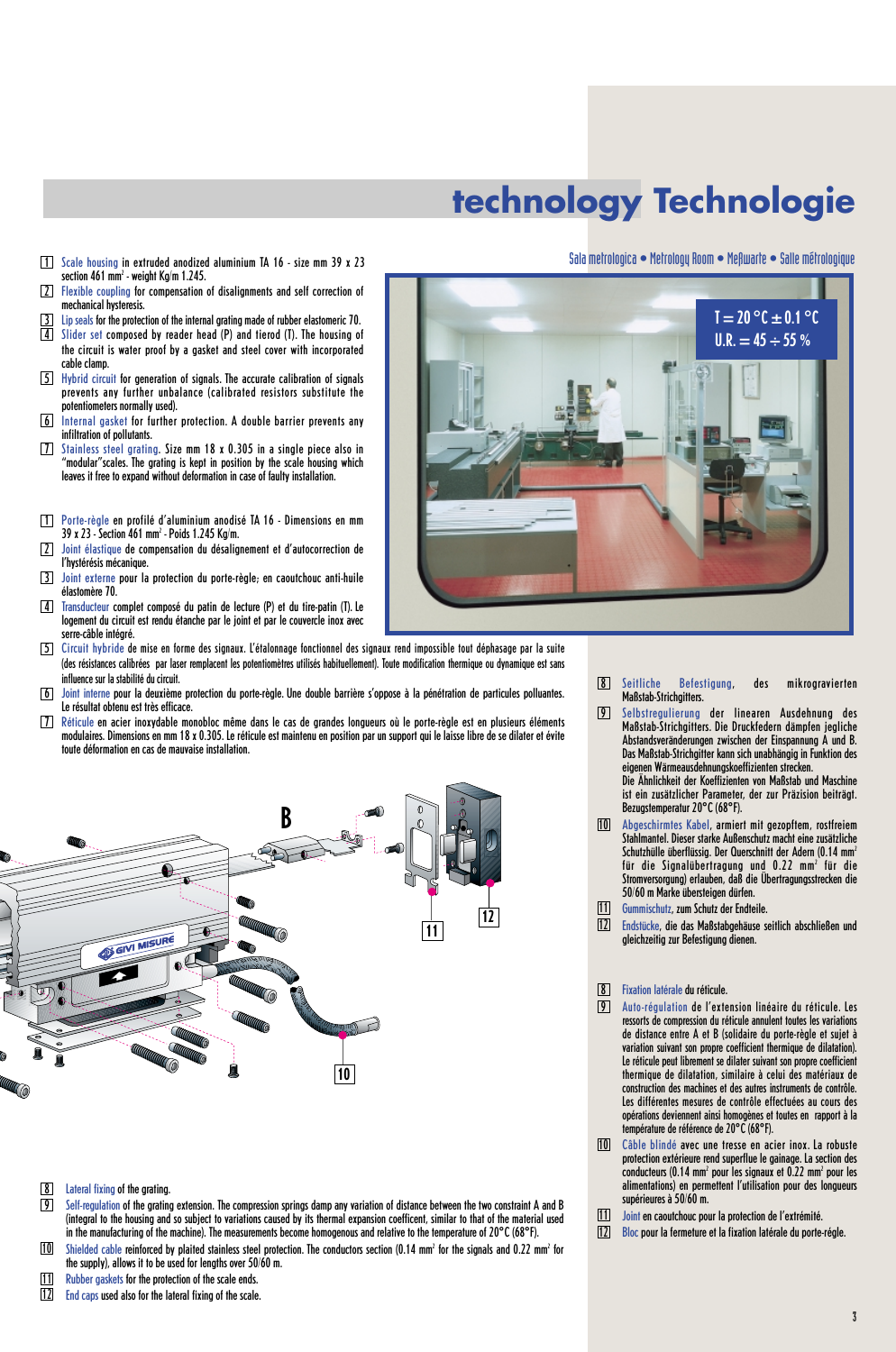

**caratteristiche**

ce



#### PRINCIPALI CARATTERISTICHE

- Dimensioni esterne contenute Portariga a sezione estesa di notevole robustezza e rigidità.
- Doppie protezioni lungo il lato "scorrimento Trasduttore" (quattro labbra in gomma).
- Pattino con cuscinetti a sfere.
- Tirapattino pressofuso con grani di registro.
- Guarnizioni in gomma per il ripristino delle tenute negli accoppiamenti meccanici (in caso di smontaggio).
- Cavo di alimentazione armato senza connessioni esterne (connettore interno al trasduttore).
- Circuito ibrido a taratura funzionale notevole stabilità dei segnali (diritti e negati da Line-driver) - uscita diretta dal **Trasduttore.**
- Elevata affidabilità e velocità degli impulsi di zero.
- Ampie tolleranze di allineamento.
- Completamente smontabile e riassemblabile possibilità di assistenza diretta.

#### MAIN CHARACTERISTICS

- Small overall dimensions very strong and stiff because of its wide cross-section.
- Double protection along the sliding side (four lip seals).
- Reader head with ball bearings.
- Die-cast slider with setting screws.
- Rubber gaskets for a better fit of mechanical parts (in case of disassembly).
- Reinforced supply cable without external connections (connector is inside the slider).
- Hybrid circuit calibrated by laser high stability of the signals (negative signals from Line-driver) - direct output from slider.
- High reliability and speed of zero references.
- Liberal mounting tolerances.
- Completely detachable possibility of direct maintenance.



# MECCANICHE • MECHANICAL • MECHANIK • MECANIQUES

## SCR 100Z - 5Z

Impulso di zero - Zero reference Nullmarke - impulsion de zéro

cod. SCR ......

mm

µm

µm / m

Espansione termica - Thermal expansion Thermische Ausdehnung - Dilatation thermique

Max. resist. all'avanzamento - Max resistance to feed Max. Widerstandswert - Résistance max. au mouvent

Resistenza ad urti - Shock resistance Schock - Tenue aux chocs

Temperatura - Temperature Temperatur - Température

Pattino con cuscinetti a sfere Reader head with ball bearings Lesekopf mit Kugellagern

Peso - Weight - Gewicht - Poids

Umidità - Humidity - Feuchtigkeit - Humidité

Protezione - Protection - Schutz - Protection

Resistenza a vibrazioni - Vibration resistance Vibration - Tenue aux vibrations

Tête de lecture sur roulements à billes Connettore nello slider - Connector inside the slide Stecker im Lesekopf - Connecteur dans la tête de lect

Velocità massima - Max. speed Max. Verfahrgeschwindigkeit - Vitesse max. Accelerazione massima - Max. acceleration Max. Beschleunigung - Accélération max.

Corsa utile - Run Nutzlänge - Course utile Reticolo - Grating Strichgitter - Réticule Risoluzione - Resolution Auflösung - Résolution Precisione - Accuracy Präzision - Précision

|                       | 10                                                                                                                                                                    | <b>K50</b>                                                                               | <b>W10</b>    | 100              | K5          | 5                | W <sub>1</sub> | 1                 | <b>W05</b>     |
|-----------------------|-----------------------------------------------------------------------------------------------------------------------------------------------------------------------|------------------------------------------------------------------------------------------|---------------|------------------|-------------|------------------|----------------|-------------------|----------------|
|                       | In posizioni richieste - In required positions<br>cod. Z<br>In gewünschten Stellungen - En positions requises                                                         |                                                                                          |               |                  |             |                  |                |                   |                |
|                       | <b>Standard</b><br>Modulare - Modular - Modulaire<br>cod. 0250 - 0300 - 0350  6500 cod. 6550 - 6600 - 6650                                                            |                                                                                          |               |                  |             |                  |                |                   |                |
| P um                  | 400                                                                                                                                                                   | 400                                                                                      | 400           | 40               | 40          | 20               | 40             | 40                | 20             |
|                       | 100                                                                                                                                                                   | 50<br>$ID-2$                                                                             | 10<br>$ID-10$ | 10               | 5<br>$ID-2$ | 5                | $ID-10$        | 1<br><b>DV 10</b> | 0.5<br>$ID-10$ |
| m                     | ±10                                                                                                                                                                   | ±10                                                                                      | ±5            | ±5               | ±5          | ±3               | ±3             | $\pm$ 3           | ±3             |
| ique                  |                                                                                                                                                                       | 10.6 x 10 <sup>6</sup> °C <sup>1</sup><br>f rif. $= 20^{\circ}$ C $\pm$ 0.1 $^{\circ}$ C |               |                  |             |                  |                |                   |                |
| m / min.              | 120                                                                                                                                                                   | 120                                                                                      | 120           | 80               | 80          | 60               | 25             | 25                | 12             |
|                       | $40 \text{ m/s}^2$<br>30 $m/s^2$<br>$25$ m/s <sup>2</sup>                                                                                                             |                                                                                          |               |                  |             |                  |                |                   |                |
| to feed<br>uvement    | $\leq$ 2.5 N<br>$\leq 4 N$<br>A richiesta - On request<br>Auf Anfrage - Sur demande<br>$(0.25$ Kgf)<br>(0.4 Kgf)                                                      |                                                                                          |               |                  |             |                  |                |                   |                |
|                       |                                                                                                                                                                       | $[10 \div 2000 \text{ Hz}]$ a 100 m/s <sup>2</sup>                                       |               |                  |             |                  |                |                   |                |
| œ                     |                                                                                                                                                                       | 150 m/s <sup>2</sup> (11 ms)                                                             |               |                  |             |                  |                |                   |                |
| ï                     | Standard I P 5 4 DIN 40050 / IEC 529<br>Special IP 6 4 (Pressurizzata - Pressurized - Verdichtet - Sous pression)                                                     |                                                                                          |               |                  |             |                  |                |                   |                |
|                       | $0^\circ \div 50^\circ C$<br><b>Esercizio - Operating - In Funktion - Fonctionnement</b><br>$-20 \div 70^{\circ}$ C<br>Stoccaggio - Storage - Lagerhaltung - Stockage |                                                                                          |               |                  |             |                  |                |                   |                |
| ié                    | $20 \div 80\%$<br><b>Relativa - Relative</b>                                                                                                                          |                                                                                          |               |                  |             |                  |                |                   |                |
|                       | <b>Standard</b><br>$(\circledcirc)$                                                                                                                                   |                                                                                          |               |                  |             |                  |                |                   |                |
| e slider<br>e lecture | si-yes<br>ja-oui                                                                                                                                                      |                                                                                          |               | si-yes<br>ja-oui |             | si-yes<br>ia-oui |                | <b>Ia-oui</b>     |                |
|                       | $600 g + 1350 g/m$<br>Corsa utile - Run - Nutzlänge - Course utile                                                                                                    |                                                                                          |               |                  |             |                  |                |                   |                |

 $ID-2/10 = Divisore$  nello slider - Divider inside the slider Teilungsschaltung im Slider - Diviseur dans la tête de lecture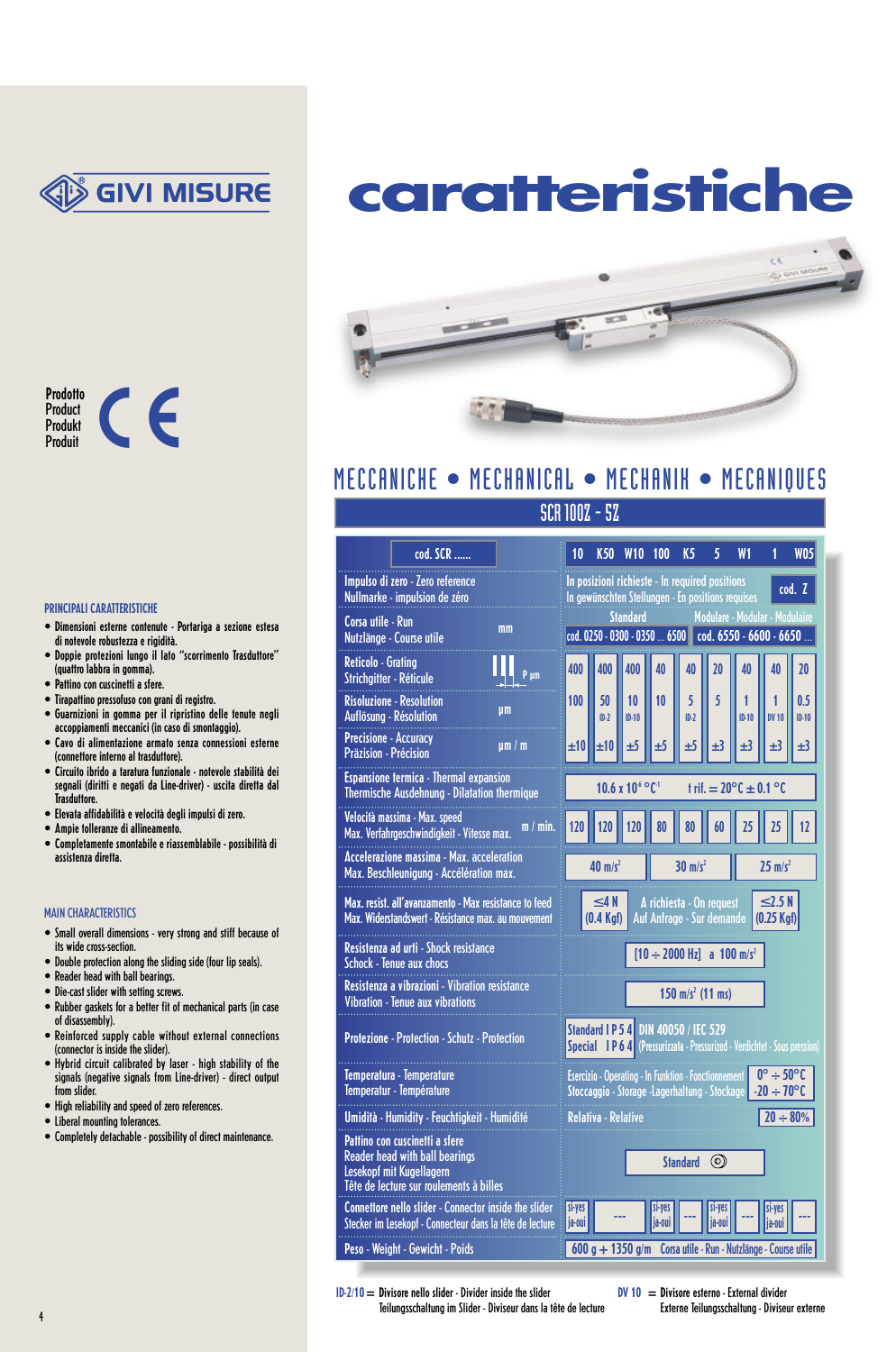# **features Eigenschaften caractéristiques**

#### STANDARD EIGENSCHAFTEN

- Kompakte Außenmaße, dabei sehr robust und mit hoher Steifigkeit versehen, bedingt durch das spezielle Profil des Maßstabgehäuses.
- Die "Laufseite der Abtasteinheit" ist doppelt geschützt durch 4 Gummidichtlippen.
- Lesekopf mit Kugellagern.
- Meßschlitten, Druckgußausführung mit Justierschrauben.
- Gummidichtung ist wartungsfreundlich austauschbar.
- Armiertes ,Versorgungskabel ohne außenliegende Anschlüsse. (Steckverbindung innerhalb der Abtasteinheit).
- Hybridschaltkreis, mit Laser kalibriert, sorgt für absolute Signalstabilität (direkt oder invertiert über Line Driver) - direkter Ausgang über Abtasteinheit.
- Höchste Zuverlässigkeit und Geschwindigkeit der Referenzmarken.
- Hohe Einbautoleranzen sind möglich.
- Komplette Montage und Demontage ist durch Modulbauweise schnell und leicht durchführbar.

#### CARACTERISTIQUES STANDARDS

- Dimensions externes réduites. Porte-règle de grande section très robuste et rigide.
- Double protection sur les cotés du transducteur (4 lèvres de caoutchouc).
- Tête de lecture sur roulements à billes.
- Tire-patin en métal moulé avec vis de réglage.
- Joints en caoutchouc pour la remise en état des fixations dans les accouplements mécaniques (en cas de démontage).
- Câble d'alimentatin armé sans connecteurs externes (connexions à l'intérieur du transducteur).
- Circuit hybride à étalonnage fonctionnel grande stabilité des signaux.
- Fiabilité et vélocité des impulsions de zéro élevées.
- Large tolérance d'alignement.
- Complètement démontable et remontable possibilité d'intervention directe.

# ELETTRICHE • ELECTRICAL • ELEKTRIK • ELECTRIQUES



### • NOTE: Mod. K50 - W10 - K5 - W1 - 1 - W05  $V= 12V$   $^{+0}_{-1,2}$

## SEGNALI • SIGNALS • SIGNALE • SIGNAUX









Überwiegend eingesetzt - Les plus utilisées

RISOLUZIONE - RESOLUTION MEßSCHRITT - RESOLUTION

$$
R \mu m = P \mu m \frac{1}{F} \frac{1}{\Delta}
$$

- $P = P$ asso (400 40 20 um) **Pitch Teilung** Pas
- $F =$  Fattore conversione  $(2 5 10)$ Conversion factor Umwandlungsfaktor Facteur de conversion
- $\Delta =$  Discriminazione (2 4) **Discrimination Diskrimination Discrimination**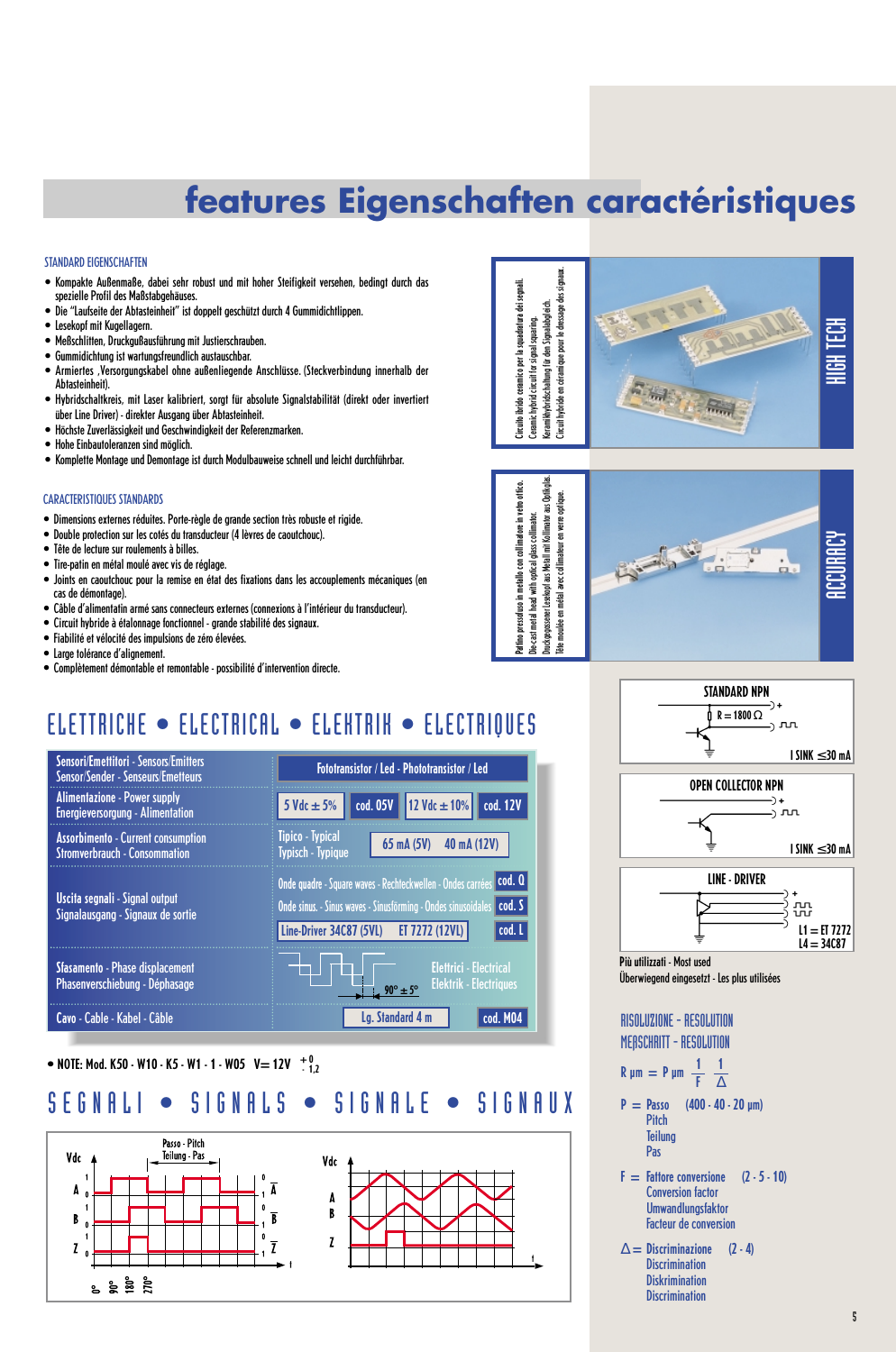

# **configurazione**

### Versioni speciali• Special versions Sonderausführungen • Versions spéciales







1-0.5 U

Tutti i modelli di riga SCR, in versione standard oppure speciale, possono fornire direttamente dallo slider segnali idonei ad elevate risoluzioni: 1 µm (SCR W1) e 0.5 µm (SCR W05). Uno speciale circuito ad elevata integrazione, così compatto da poter essere alloggiato nello slider, suddivide in modo molto preciso il periodo del reticolo (2/5/10 volte). Il vantaggio é notevole perché migliorano le prestazioni, l'affidabilità e la semplicità di installazione. Ne consegue una maggiore economicità rispetto a sistemi che prevedono l'utilizzo di interfacce esterne.

All the SCR models of scales, whether in the standard or special versions, can supply suitable high-resolution signals directly from the slider: 1 µm for model SCR W1 and 0.5 µm for model SCR W05. A special high-integration circuit, so compact that it can be housed in the slider, divides up the grating pitch very accurately (by 2/5/10 times). This technique gives rise to significant advantages, since it increases performance, reliability and simplicity of installation, with consequent benefits in terms of costs as compared with other systems based on external interpolation.

Alle SCR-Meßsysteme, in Standard- oder Sonderausführung, können direkt vom Lesekopf geeignete Signale mit hohen Auflösungen liefern: 1 µm (SCR W1) und 0.5 µm (SCR W05). Ein spezieller Schaltkreis mit hoher Integrierbarkeit und derart kompakt, daß er in den Lesekopf eingebaut werden kann, teilt den Gitterabstand äußerst genau durch 2,5 oder 10. Diese Technik gewährleistet beachtliche Vorteile wie Verbesserung der Leistungen und Zuverlässigkeit sowie Einfachheit der Installation und somit größere Wirtschaftlichkeit im Vergleich zu Systemen, die den Einsatz externer Schnittstellen vorsehen.

Tous les modèles de règle SCR en version standard ou encore spéciale, peuvent fournir directement à partir du slider, des signaux appropriés pour des résolutions élevées: 1 µm (SCR W1) ET 0.5 µm (SCR W05). Un circuit spécial à intégration élevée, si compact qu'il est possible de le loger dans la tête de lecture, divise de manière très précise la période du réseau (2/5/10 fois). L'avantage est important car les prestations, la fiabilité et la simplicité d'installation en sont améliorées. Il en découle qu'ils sont plus économiques par rapport aux systèmes qui prévoient l'utilisation d'interfaces externes.

# CONNESSIONI • CONNECTIONS • ANSCHL Ü SSE • CONNEXIONS

| cod. C3 | cod. C4          | Seonali - Sionals<br>Signale - Signaux |
|---------|------------------|----------------------------------------|
| PIN B   | PIN 3            | A                                      |
| PIN A   | PIN <sub>4</sub> | R                                      |
| PIN F   | PIN 6            | 7.                                     |
| PIN C   | PIN <sub>5</sub> | V+                                     |
| PIN D   | PIN 1            | GND                                    |
| PIN E   | PIN <sub>7</sub> | ┶                                      |
|         | PIN 2            | M                                      |

(1) = Non collegato - Not connected Nicht angeschlossen - Non branché

| Seqnali – Siqnals<br>Signale – Signaux | Colore - Colour<br>Farbe – Couleur                 | cod. SC |                         | Segnali - Signals<br>Signale – Signaux | cod. CB |
|----------------------------------------|----------------------------------------------------|---------|-------------------------|----------------------------------------|---------|
| A<br>ᅩ                                 | Bianco – White – Weiss – Blanc                     |         | B                       | ᅩ                                      | PIN C   |
| R<br>$\Gamma$                          | Verde – Green – Grün – Vert                        |         | A                       | $\sqrt{2}$                             | PIN E   |
| $\overline{\phantom{a}}$               | Marrone – Brown – Braun – Marron                   |         | 7.                      | 工                                      | PIN G   |
| V+                                     | Rosso - Red - Rot - Rouge                          |         | $^{\prime}$             |                                        | PIN K   |
| GND                                    | Blu - Blue - Blau - Bleu                           |         | GND                     |                                        | PIN B   |
| $\div$                                 | Schermo – Shield – Abschirmung – Blindage du cable |         |                         |                                        | PIN A   |
| $-$ [1]                                | Azzurro - Skublue - Himmelblau - Bleu clair        |         | $\overline{\mathbf{B}}$ | T                                      | PIN D   |
|                                        | Arancio – Orange                                   |         | Ĥ                       | T                                      | PIN L   |
| $\overline{a}$                         | Giallo – Yellow – Gelb – Jaune                     |         | 7.                      | ᅟᅩ                                     | PIN H   |

| Seonali - Sionals<br>Signale - Signaux |  | cod. CB |  |  |
|----------------------------------------|--|---------|--|--|
| B                                      |  | PIN C   |  |  |
| A                                      |  | PIN E   |  |  |
| 7.                                     |  | PIN G   |  |  |
| V+                                     |  | PIN K   |  |  |
| GND                                    |  | PIN B   |  |  |
| $\div$                                 |  | PIN A   |  |  |
| $\bar{\mathbf{B}}$                     |  | PIN D   |  |  |
| $\overline{\mathbf{g}}$                |  | PIN L   |  |  |
| 7                                      |  | PIN H   |  |  |

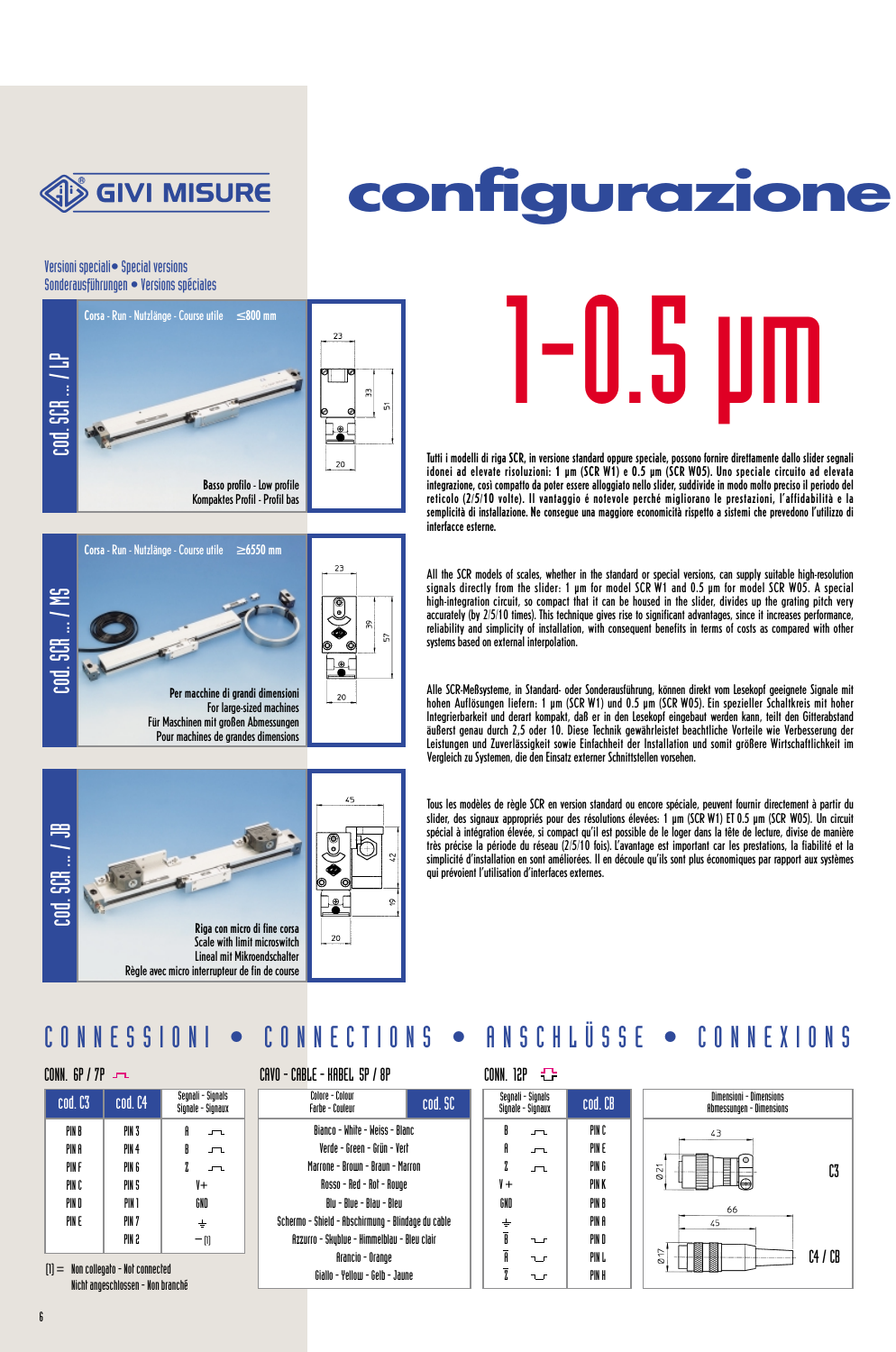# **configuration Konfiguration configuration**

# CODICE ORDINAZIONE • ORDERING CODE BESTELLNUMMER • CODE DE COMMANDE

Esempio - Example Beispiel - Exemple

# RIGA SCR100Z 0500 05VQ M04C3



## DIMENSIONI • DIMENSIONS • ABMESSUNGEN • DIMENSIONS

# **MOD. SCR 3923 STN**



Con riserva di variazioni • Variations admitted without notice •Technische Änderungen vorbehalten• Sous réserve de variations